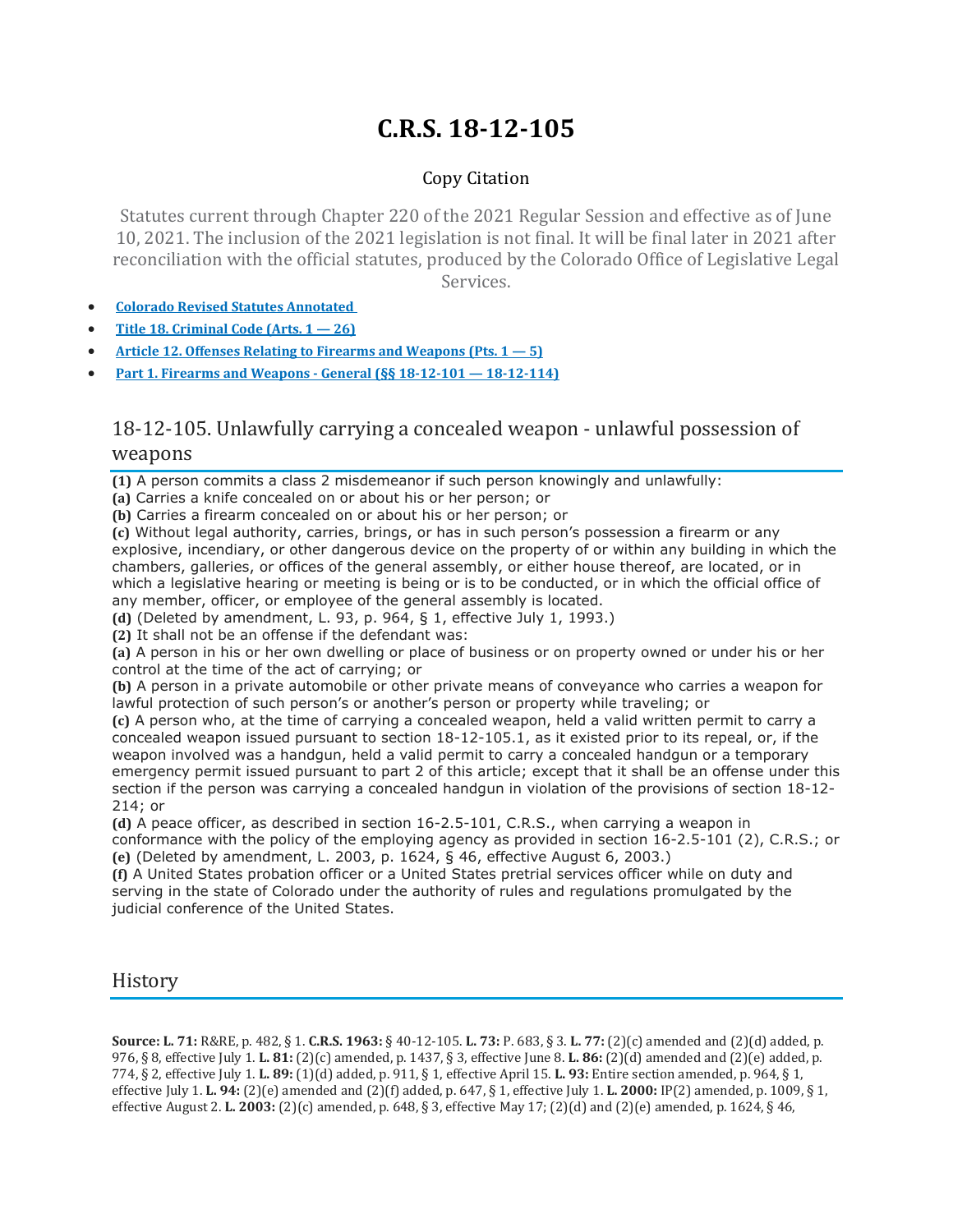## Annotations

State Notes

## ANNOTATION

**Recognition of § 13 of art. II, Colo. Const.**Section 13 of art. II, Colo. Const., has limiting language dealing with defense of home, person, and property. These limitations have been recognized by the general assembly in the enactment of this section, which restricts the right to bear arms in certain circumstances, while permitting in other circumstances the carrying of a concealed weapon in defense of home, person, and property, and also when specifically authorized by written permit. People v. Blue, 190 Colo. 95, 544 P.2d 385.

**Statute is not unconstitutionally vague regarding knives.**Because a person must carry a knife unlawfully for the statute to apply, it does not invite arbitrary or discriminatory enforcement. People in Interest of L.C., 2017 COA 82, —  $P.3d$  —.

**The words "about the person"**means sufficiently close to the person to be readily accessible for immediate use. People in Interest of R.J.A., 38 Colo. App. 346, 556 P.2d 491 (1976).

"Concealed" means placed out of sight so as not to be discernible or apparent by ordinary observation. People ex rel. O.R., 220 P.3d 949 (Colo. App. 2008).

The scope of subsection  $(2)(b)$  is clarified in § 18-12-105.6, which indicates the general assembly's intent that local ordinances on carrying weapons in private vehicles be preempted only insofar as they conflict with the **provisions of § 18-12-105.6.**Trinen v. City & County of Denver, 53 P.3d 754 (Colo. App. 2002).

The local ordinance concerning carrying a weapon in a private vehicle is not preempted since it can be **harmonized with subsection (2)(b).**Trinen v. City & County of Denver, 53 P.3d 754 (Colo. App. 2002).

**Pistol tucked under edge of car seat.**Where uncontested evidence established that pistol was tucked under the edge of a car seat on which petitioner was sitting, where it was within his easy reach, these circumstances constitute carrying a "firearm concealed on or about his person". People in Interest of R.J.A., 38 Colo. App. 346, 556 P.2d 491 (1976).

**Question of whether weapon is concealed is question of fact for the jury**which should not be summarily determined by the trial judge at the time that he rules on the defendant's motion to suppress. People v. Vincent, 628 P.2d 107 (Colo. 1981).

**Former subsection (2)(c) did not confer power to issue permits for carrying concealed weapons**to police chiefs and sheriffs. Douglass v. Kelton, 199 Colo. 446, 610 P.2d 1067 (1980).

**Person receiving permit to carry concealed weapon cannot be convicted.**Once a person receives a permit to carry a concealed weapon in a county or city, he may not be convicted under subsection (2)(c). Douglass v. Kelton, 199 Colo. 446, 610 P.2d 1067 (1980).

**Statute as basis for jurisdiction.**See People v. Pickett, 194 Colo. 178, 571 P.2d 1078 (1977).